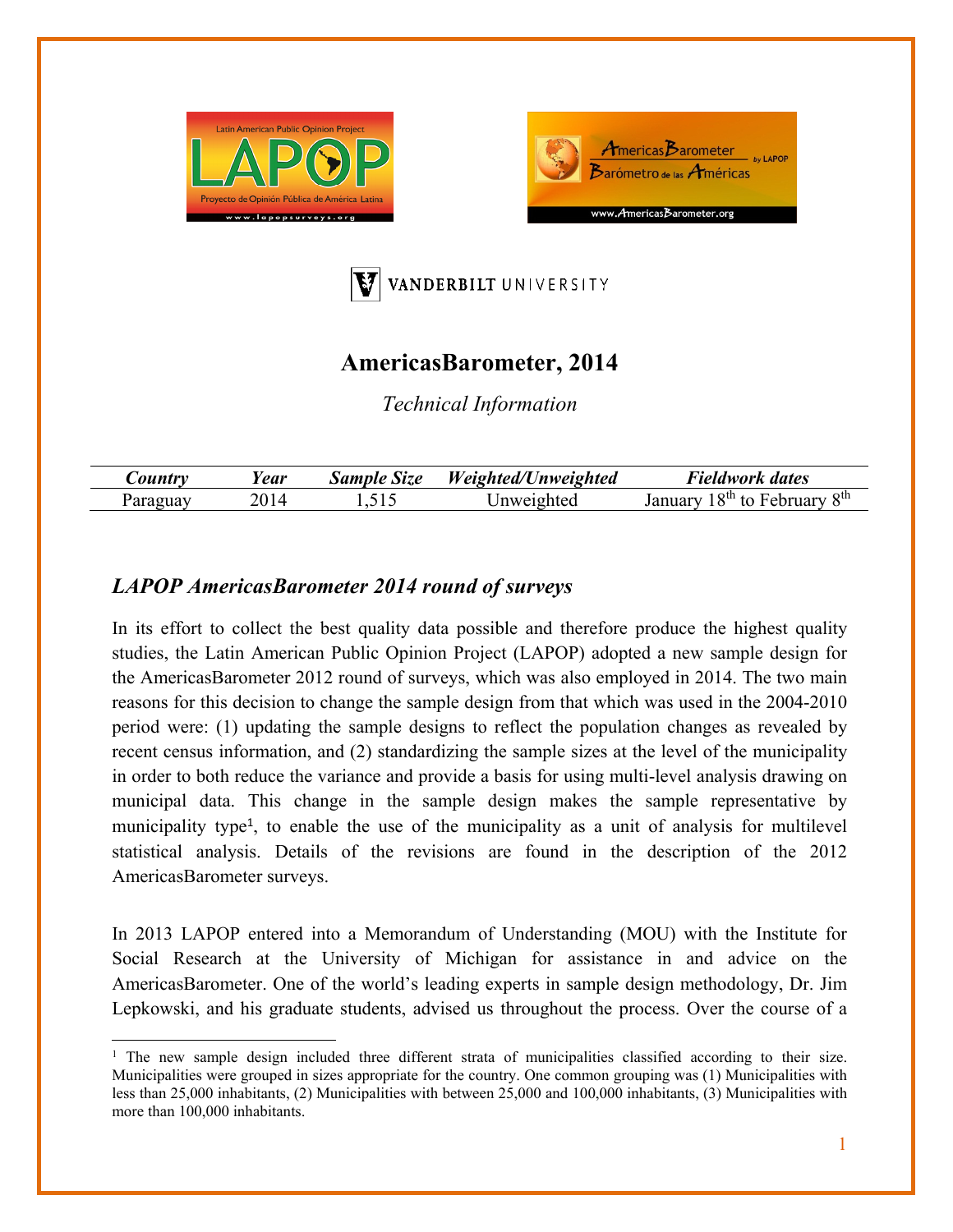year we worked with Dr. Lepkowski and his team of graduate students to review each previously developed sample design and to secure their input and advice on new designs. Our colleagues at the University of Michigan, confirmed that LAPOP had already been following the best practices, within the limits of resources at our disposal, in its sample design. Our own review of the major update we carried out in 2012 sample design left us pleased in almost every respect. The effort to obtain a standard sample size per municipality/canton/parish did not have any adverse impact on intra-class correlation levels, yet has given us a basis for calculating context effects at the local level. In some particular cases, however, in the 2014 round we requested country teams to conduct specific alterations, like updating their sampling frame to take into consideration (if available) the new 2010-2011 national census information. We also asked teams to verify that the 2012 sample design continues to reflect and represent each country population structure and distribution.

Finally, after several rounds of consultations and technical discussions with experts at the ISR at the University of Michigan on how to update the 2012 samples for the 2014 round of surveys, LAPOP requested that countries to update their samples at the block level while retaining the same primary and sub-stratification units (i.e., Estratopri, Municipalities and Census Segments) that were included in the 2012 sample. This means that users of prior AmericasBarometer surveys can do so knowing that the designs across time remain very similar, if not identical. Countries that had new population census available and did not experience significant population shifts or changes in their population distribution were asked to replicate the 2012 sample using the latest census information available and to replace the sampling points at the block level.

With respect to data collection, in the 2014 round of the AmericasBarometer we expanded the use of handheld electronic devices. For the first time, we employed for data collection the "Adgys"© questionnaire app designed by our partners in Cochabamba, Bolivia. The use of electronic devices for interviews and data entry in the field reduces data entry errors, supports the use of multiple languages, and permits LAPOP to track on a daily basis the progress of the survey, down to the location of interviews (which are monitored in real time, or nearly real time, but not recorded into the public datasets in order to preserve respondents' privacy) and the timing of the interviews. The team in Bolivia worked long hours to program the samples and questionnaires into the Adgys platform for the 20 countries in which we used this technology. In the remaining 6 countries we continued our use of PDAs and a Windows Mobile-based software application supported by our hardworking partners at the University of Costa Rica.

The remaining pages of this technical note describe the sample design of the AmericasBarometer 2014 survey in Paraguay.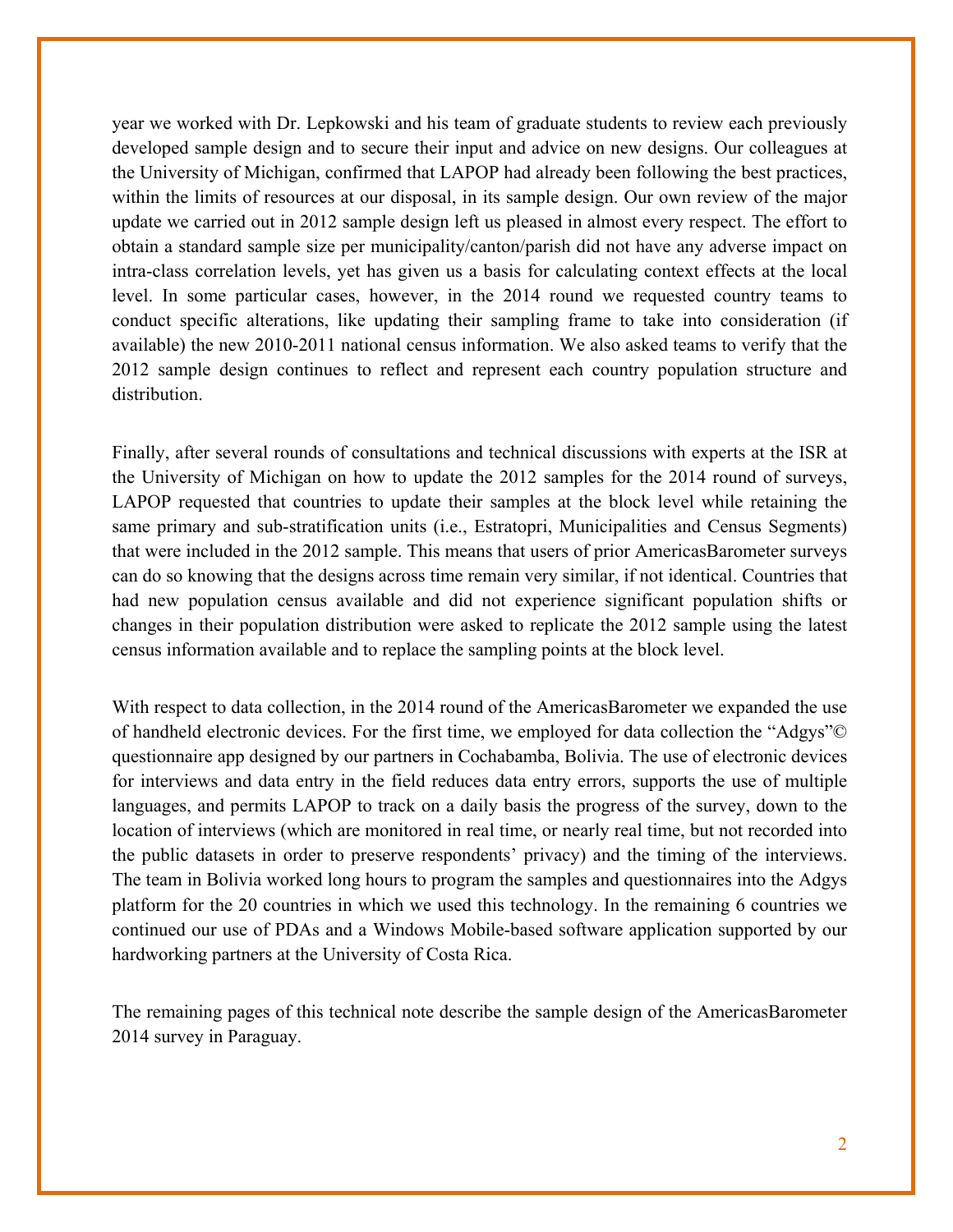## *Paraguay 2014 AmericasBarometer Round*

This survey was carried out between January  $18<sup>th</sup>$  and February  $8<sup>th</sup>$  of 2014, as part of the LAPOP AmericasBarometer 2014 wave of surveys. It is a follow-up of the national surveys of 2006, 2008, 2010 and 2012 carried out by the LAPOP. The 2014 survey was conducted by Vanderbilt University with the field work being carried out by Centro de Información y Recursos para el Desarrollo (CIRD). The 2014 AmericasBarometer received generous support from many sources, including USAID, UNDP, IADB, Vanderbilt U., Princeton U., Université Laval, U. of Notre Dame, among others.

The project used a national probability sample design of voting-age adults, with a total N of 1,515 people. It involved face-to-face interviews conducted in Spanish. The survey used a complex sample design, taking into account stratification and clustering.

The sample was developed using a multi-stage probability design (with quotas at the household level) and was stratified in two strata representing the six main geographical regions: Asunción, North, Center, East, South and Central Department. Each stratum was further sub-stratified by size of municipality<sup>2</sup> and by urban and rural areas within municipalities. Respondents were selected in clusters of 6 interviews in urban and rural areas.

The sample consists of 63 primary sampling. A total of 857 respondents were surveyed in urban areas and 658 in rural areas. The estimated margin of error for the survey is  $\pm 2.5$ .

Table 1 shows the unweighted sample size in each of the six regions (strata).

 <sup>2</sup> The new sample design included three different strata of municipalities classified according to their size. Municipalities were grouped in sizes as follow: (1) Small municipalities with less than 25,000 inhabitants, (2) Medium-sized municipalities with between 25,000 and 100,000 inhabitants, (3) Large municipalities with more than 100,000 inhabitants.